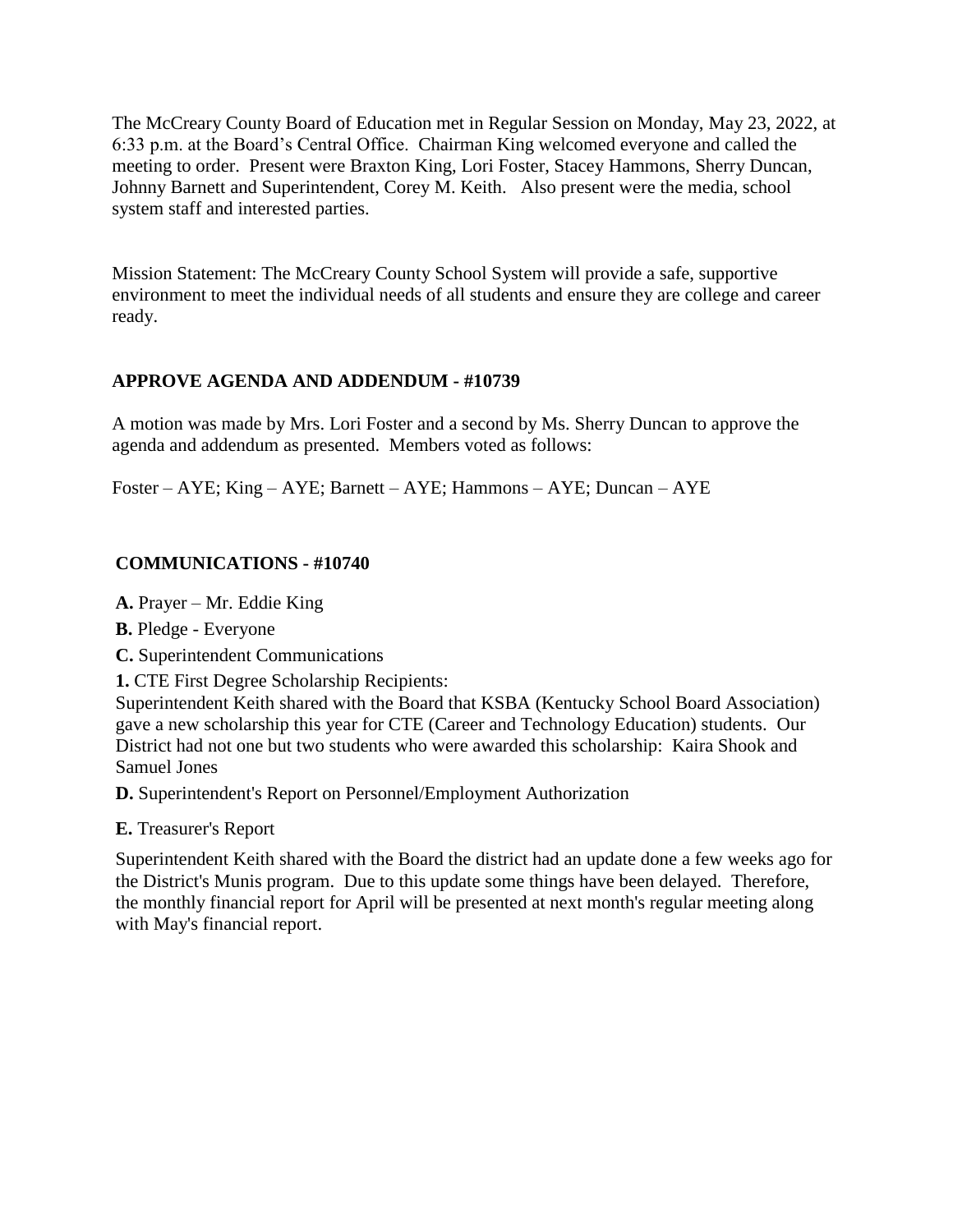## **APPROVE ACTIONS BY CONSENT - #10741**

A motion was made by Ms. Sherry Duncan and a second by Mrs. Lori Foster to approve the actions by consent as presented. Members voted as follows:

 $King - AYE$ ; Barnett –  $AYE$ ; Hammons –  $AYE$ ; Duncan –  $AYE$ ; Foster –  $AYE$ 

**A.** Acknowledge Superintendent's Report on Leave of Absence Authorizations

**B.** Approve Minutes

Regular - April 25, 2022 Special - May 2, 2022 Special - May 9, 2022 Special - May 10, 2022 Special - May 19 2022

**C.** Approve Payment of Bills and Claims

**D.** Approve Agreement with Patrick and Associates, Inc. to conduct FY 2022 Financial Audit

**E.** Approve KSBA Annual Update for 2022-2023 - 1st Reading

**F.** School Field Trips

**1.** McCreary Central High School

ETS - June 8th - Louisville - Frozen Museum-students will be exposed to Science, History and Art - Charter Bus - Gold Shield in Lexington, Kentucky

**G.** Approve Student Picture Bid for 2022-2023

Award the bid to: **Strawbridge Studios, Inc. for:**

 **McCreary Central High School McCreary County Middle School Pine Knot Elementary School Whitley City Elementary Schoo**l

**Bids**: Strawbridge Studios, Inc.

**H.** Approve the Catalog/Discount Store Bid for 2022-2023

Award the big to: **No Bids were received**

**Bids**: **NO BIDS**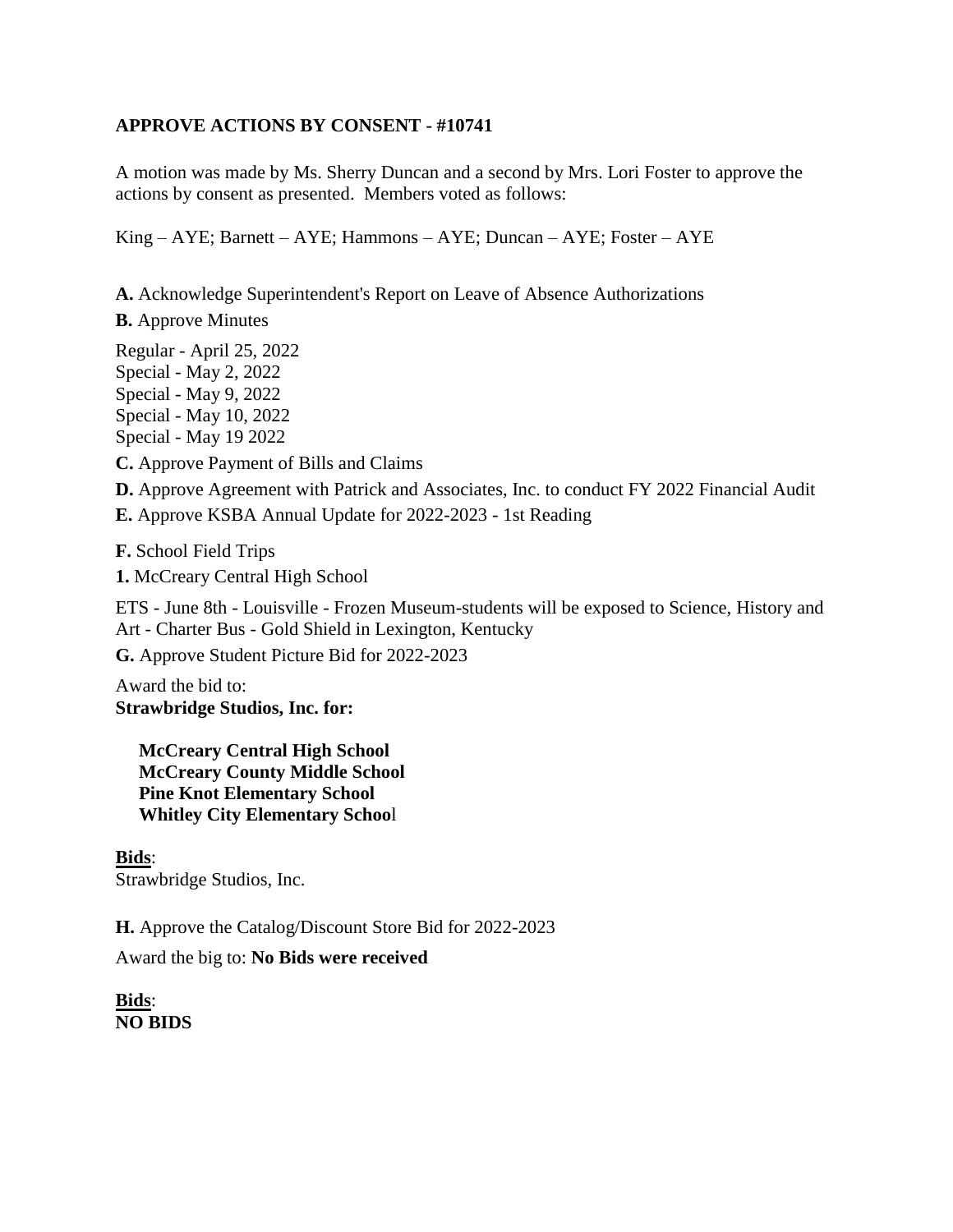**I.** Approve the Athletic Equipment and Supply Bid for 2022-2023

Award the bid to: **BSN Sports Danville, Kentucky Sports Den Somerset, Kentucky**

### **Bids**:

BSN Sports Danville, Kentucky Sports Den Somerset, Kentucky

**J.** Approve Soft Drink Bid for 2022-2023

Award the bid to: **Pepsi Cola Bottling Company Somerset, Kentucky**

**Bids**: Pepsi Cola Bottling Company Somerset, Kentucky

**K.** Approve Snack/Vending Machines Bid for 2022-2023

Award the bid to: **Breaktime Vending Corbin, Kentucky**

**Bids**: Breaktime Vending Corbin, Kentucky

**L.** Approve the Propane Gas Bid for 2022-2023

Award the bid to: **Ferrellgas Somerset, Kentucky**

#### **Bids**:

Ferrellgas Somerset, Kentucky

**M.** Approve Create One Youth Service Center (YSC) Support Staff Position at McCreary County Middle School (paid with FRYSC Funds)

**N.** Approve Create One Vocal Music Position at McCreary Central High School per SBDM Request

**O.** Approve Memorandum of Understanding with Lake Cumberland District Health Department - Reducing the Risk Program and Sexual Risk Avoidance Education Programs for 2022-2024

**P.** Approve SFCC (School Facilities Construction Commission) Offer of Assistance for Local Area Vocational Education Center

**Q.** Approve 2022-2023 School Activity Accounts Principal's Combined Working Budget

**R.** Approve Save the Children Budget for 2022-2023 for Pine Knot Elementary School and Whitley City Elementary School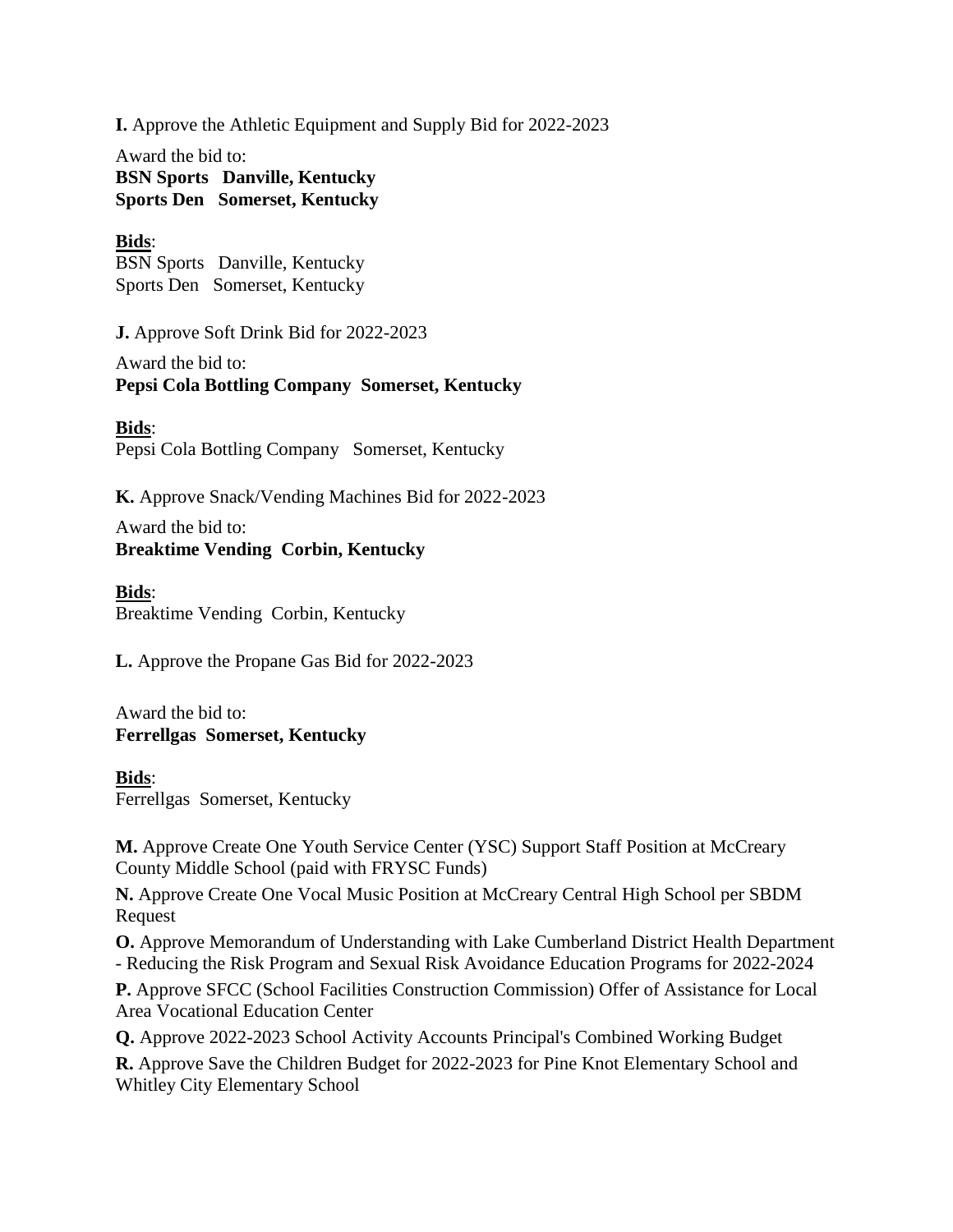**S.** Approve KEDC (Kentucky Educational Development Corporation) Membership Agreement for 2022-2023

**T.** Approve Lake Cumberland Community Action Agency, Inc. Memorandum of Agreement for 2022-2023

**U.** Create Summer School Positions for 2022

Summer School Positions Up to 9 teachers at MCHS – 20 days, 7 hours/day, \$25/hr 1 Coordinator at MCHS – 20 days, 7 hrs/day, \$25/hr Up to 40 hours of administrator coverage at \$25/hr at WCE, PKE, and MCHS 1 Secretary at MCHS – 20 day, 7 hours/day, \$25/hour 1 SRO and 1 nurse districtwide – 30 days, 7 hours/day, regular hourly rate

Superintendent Keith shared with the Board these positions would be paid with ESSER II or ESSER III funds.

**V.** Approve Bank Depository Bid

Award the Bid to: **United Cumberland Bank**

#### **Bids**

United Cumberland Bank Whitley City, Kentucky

**W.** Approve Create a Districtwide Intervention Specialist (emphasis on Dyslexia)

#### **TABLE 2022-2023 SALARY SCHEDULE - #10742**

There was discussion regarding the proposed salary schedule. The Board would still like more time to review the salary table for all positions. The Board has tabled this item until Thursday, May 26, 2022, at 7:00 p.m. at the Board Central Office.

#### **TABLE 2022-2023 TENTATIVE BUDGET - #10743**

There was discussion regarding the Tentative Budget for 2022-2023. Superintendent Keith shared with the Board that the budget was presented with the changes recommended in the Salary Schedule. Therefore, the Board decided to table this time until Thursday, May 26, 2022, at 7:00 p.m. at the Board's Central Office.